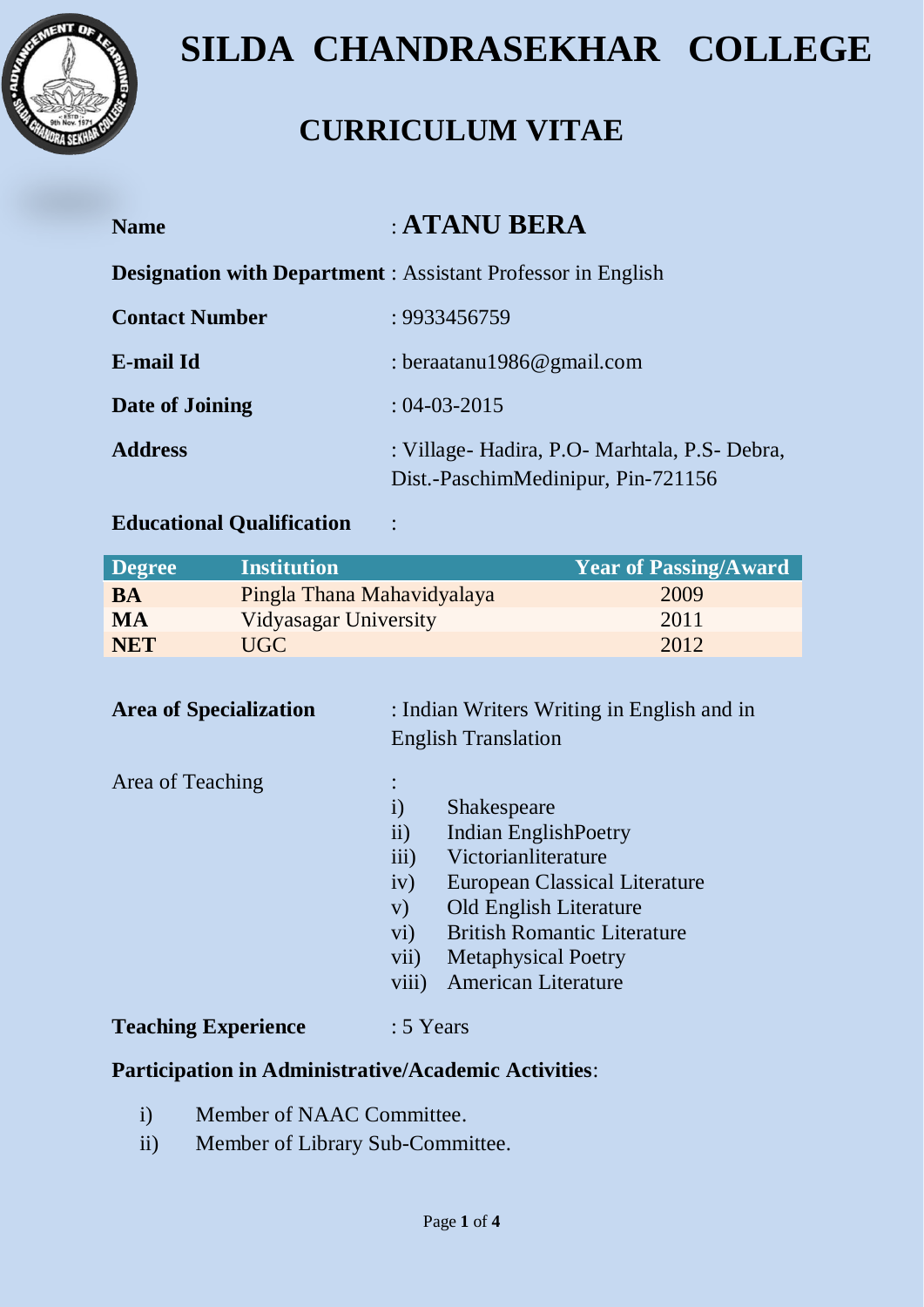

# **SILDA CHANDRASEKHAR COLLEGE**

- iii) Member of Committee for Differently-Abled Students.
- iv) Member of Advisory Committee of Examination.
- v) Member of Students /Alumni/Parents Feedback Committee.

### **Conference/Seminar/Workshop organised**:

i) Organised a State Level Seminar (Cum Poetry Reading Session) on "The Quintessential Jhargram: History, Culture And Literature"on 4 December, 2017.

ii) Organised a Students' Seminar on "Nineteenth Century Women Novelists: an Exploration" on 23 March, 2017.

### **Research Interest** : Nil

#### **List of research publications in national/international journals**:

i) Title of The Article "Translating BanglaNonsense: A Vindication" Published in "Journal of The Department of English", A Peer-reviewed Journal, ISSN0973-3671, Volume 10, 2012-13 (V.U)

| <b>SI</b><br>No | <b>Title of the Paper</b>                                                                                     | Name of the<br>Seminar/<br>Workshop<br>/Conference                                         | <b>State Level</b><br>/ National/<br><b>Internatio</b><br>nal | <b>Organising</b><br><b>Institution</b>                                         | Date of<br>seminar |
|-----------------|---------------------------------------------------------------------------------------------------------------|--------------------------------------------------------------------------------------------|---------------------------------------------------------------|---------------------------------------------------------------------------------|--------------------|
| $\mathbf{1}$    | Language, Literature<br>and Women<br>Empowerment: A<br>Feminist Study in<br><b>Bangla Dalit</b><br>Literature | Women<br>Empowerment:<br>An Indian<br>Perspective                                          | <b>State Level</b>                                            | Silda C.S.<br>College                                                           | 29/01/2016         |
| 2               | Medicine and<br>Psychoanalysis in<br><b>Colonial Bengal</b>                                                   | Literature,<br>Medicine and<br>Psychoanalysis<br>in Colonial and<br>Post-Colonial<br>India | <b>UGC</b><br>Sponsored<br><b>National</b><br>Seminar         | Depts. of English<br>and Bengali,<br>Chandrakona<br>Vidyasagar<br>Mahavidyalaya | 22/09/2016         |
| $\overline{3}$  | (De)Criminalising<br>Homosexuality in<br>India: A Study in<br>History, Culture and<br>Religion                | Human Rights:<br>Trends and<br>Issues in<br>Contemporary<br>World                          | <b>National</b>                                               | Dept. of History,<br>Silda C.S.<br>College                                      | 17/03/2017         |

#### **Presentation of research papers in seminars/conferences**: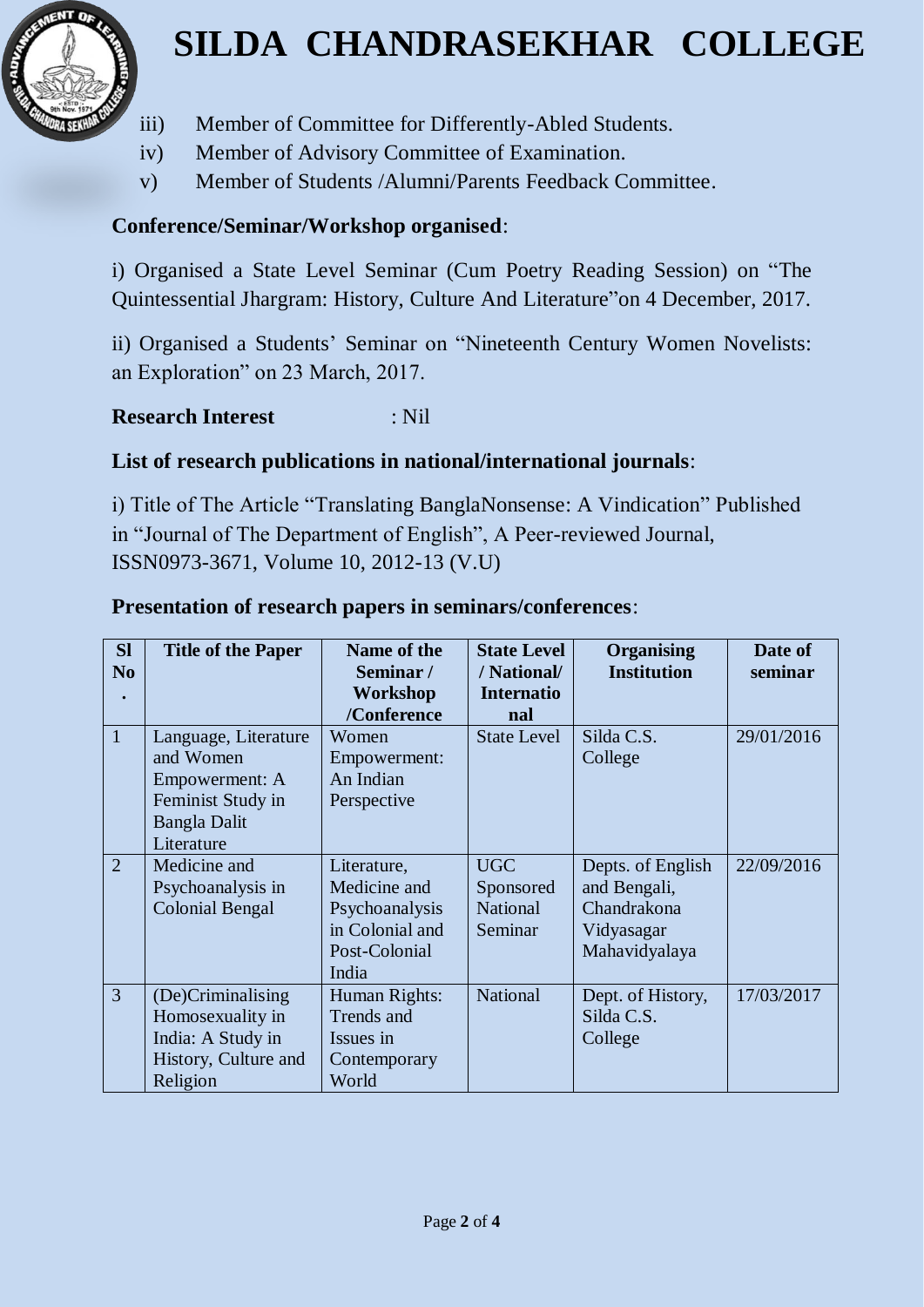

# **SILDA CHANDRASEKHAR COLLEGE**

| <b>SI</b><br>N <sub>o</sub> | <b>Title of the Paper</b>                                                                                                             | Name of the<br>Seminar/<br>Workshop<br>/Conference                                                              | <b>State Level</b><br>/ National/<br><b>Internatio</b><br>nal | <b>Organising</b><br><b>Institution</b>                                                                                                  | Date of<br>seminar   |
|-----------------------------|---------------------------------------------------------------------------------------------------------------------------------------|-----------------------------------------------------------------------------------------------------------------|---------------------------------------------------------------|------------------------------------------------------------------------------------------------------------------------------------------|----------------------|
| $\overline{4}$              | "Thy Golden Light":<br>A Study in the<br>Influence of the<br>Vedas on<br>Aurobindo's Mystic<br>Poesy                                  | Vedanugamishas<br>treshuLokopokar<br>ikatwam                                                                    | <b>National</b>                                               | Dept. of Sanskrit,<br>Silda C.S.<br>College                                                                                              | 24/03/2017           |
| 5                           | <b>Exoticizing Jangal</b><br>Mahal:<br>Homogenization and<br>The Politics of<br>Representation                                        | Jungle Mahal-<br>society, Culture<br>and Literature                                                             | Internation<br>al                                             | Midnapore<br>College<br>(Autonomous)<br>and Nabyasrote<br>Potrika Gosthi                                                                 | 30/04/2014           |
| 6                           | Casteism, Human<br>Rights and the<br>Perpetration of<br>Violence in<br>Contemporary<br><b>Indian Society</b>                          | Caste, Religion<br>and People: A<br>Study in the<br><b>Recent Social</b><br><b>Cultural Trends</b><br>in India. | <b>State Level</b>                                            | Dept. of History,<br>Silda C.S.<br>College                                                                                               | 15/09/2017           |
| $\overline{7}$              | Communal<br>Harmony, Casteism<br>and the<br>Contemporaneity of<br>Swami Vivekananda                                                   | Relevance of<br>Swami<br>Vivekananda in<br>Today's World                                                        | <b>State Level</b>                                            | Dept. of History,<br>Silda C.S.<br>College                                                                                               | 06/03/2018           |
| 8                           | "Worshiping"<br>Baram: The Case of<br>a Conventional<br>Temple for a Folk<br>Deity.                                                   | Fire Dekha Itihas<br>O Lok Sanskriti:<br>Dui Medinipur O<br>Jhargram                                            | Internation<br>al                                             | Jungalmahaler<br><b>Itihas Lok</b><br>Sanskriti Chorcha<br>Kendra, Jhargram<br>in Collaboration<br>with<br>Subarnarekha<br>Mahavidyalaya | 25/03/2018           |
| 9                           | Capitalism,<br>Imperialism and<br>Environment:<br>Reading<br>AmitavGhosh's<br>"The Great<br>Derangement" as a<br>'Crisis of Culture'. | Man and<br>Environment:<br>Issues and<br>Challenges                                                             | Internation<br>al                                             | Depts. of<br>Anthropology,<br>Geography,<br>Economics,<br>Mathematics,<br>Botany and<br>Nutrition,<br>Subarnarekha<br>Mahavidyalaya      | $13 -$<br>14/03/2019 |